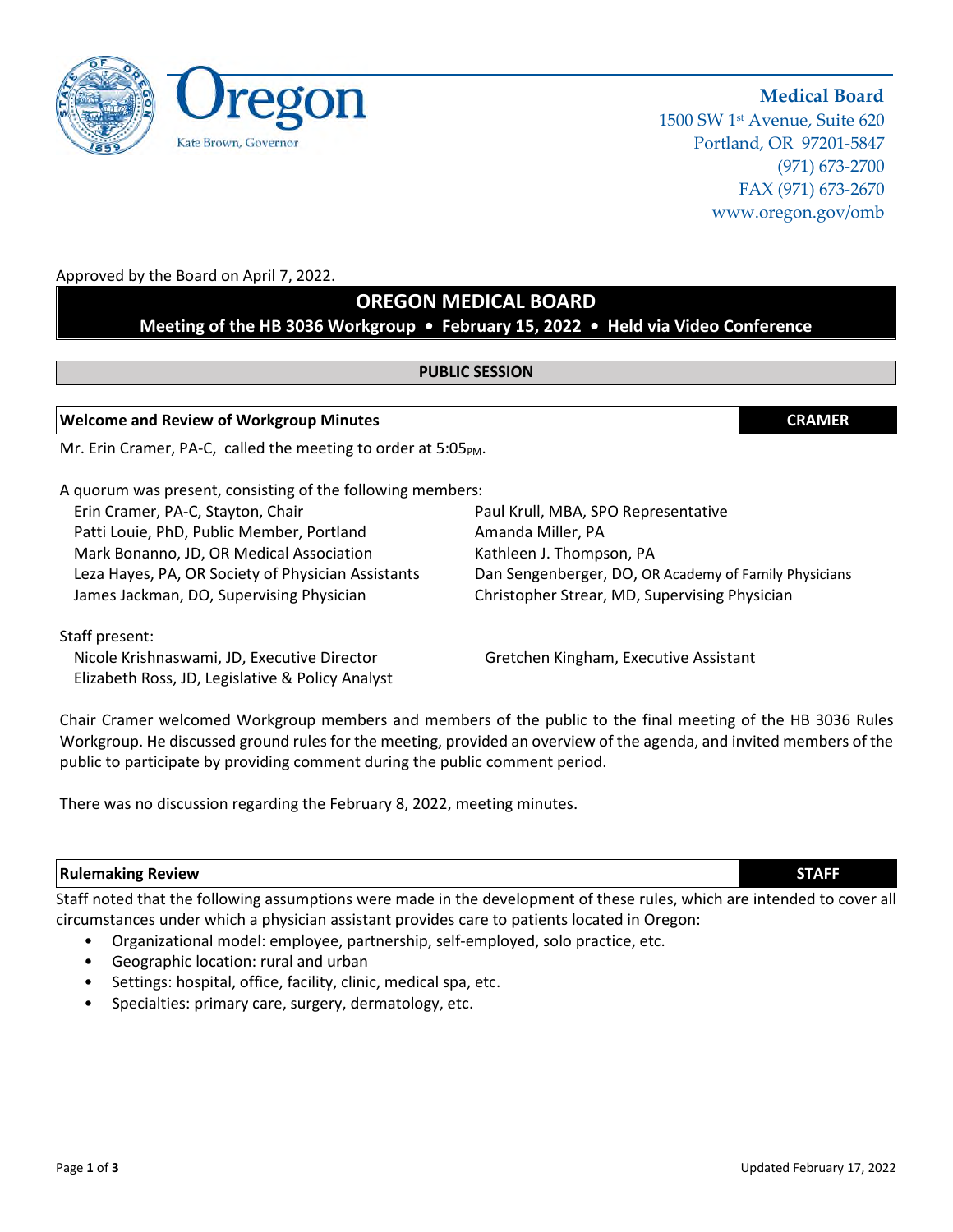847-050-0005 Preamble

There was no discussion regarding 847-050-0005.

847-050-0010 Definitions There was no discussion regarding 847-050-0010.

847-050-0023 Limited License, Pending Examination There was no discussion regarding 847-050-0023.

847-050-0027 Approval of Supervising Physician There was no discussion regarding 847-050-0027.

847-050-0029 Locum Tenens Assignments There was no discussion regarding 847-050-0029.

847-050-0035 Grounds for Discipline There was no discussion regarding 847-050-0035.

847-050-0036 Supervising Physician Organization There was no discussion regarding 847-050-0036.

847-050-0037 Supervision There was no discussion regarding 847-050-0037.

847-050-0038 Agents There was no discussion regarding 847-050-0038.

847-050-0040 Method of Performance under a Practice Agreement or Practice Description There was no discussion regarding 847-050-0040.

847-050-0041 Prescribing and Dispensing Privileges There was no discussion regarding 847-050-0041.

847-050-0042 Registration There was no discussion regarding 847-050-0042.

847-050-0043 Inactive Registration and Re-Entry to Practice

Ms. Hayes asked for a definition of "mentor." Staff clarified that re-entry to practice agreements are specifically customized to the individual applicant; the applicant proposes their own mentor, and the Board determines whether that proposed mentor is suitable to the unique needs of the applicant. This rule language parallels the re-entry to practice rule for physicians. After discussion, the Workgroup did not request a definition to be included in the rule.

847-050-0046 Emeritus Status There was no discussion regarding 847-050-0046.

847-050-0050 Termination of Supervision There was no discussion regarding 847-050-0050.

847-050-0055 Professional Corporation or Partnership There was no discussion regarding 847-050-0055.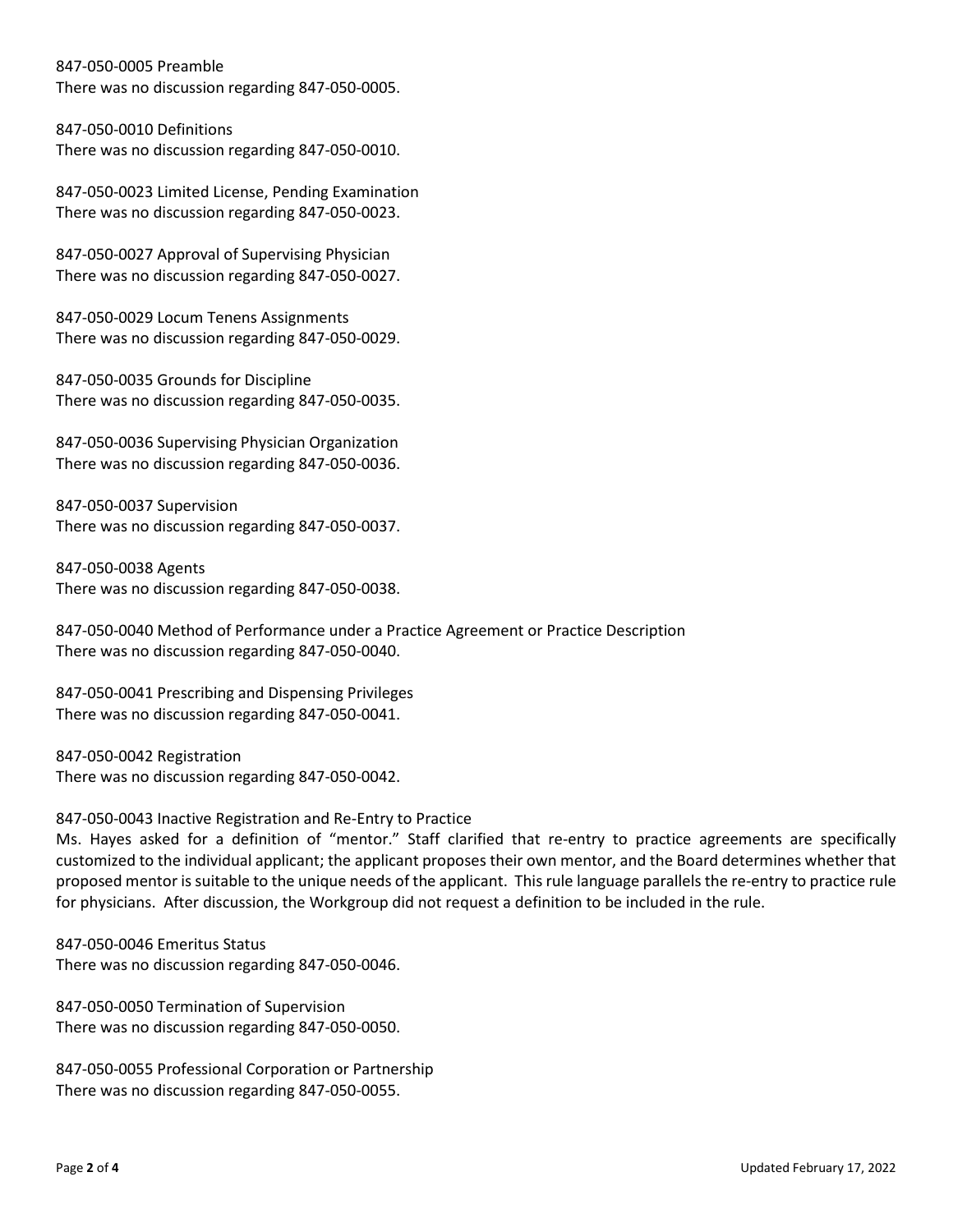### 847-050-0080 Collaborative Practice Model

Ms. Hayes requested changing "and" to "or" in section (5). Mr. Krull suggested adding interprofessional relationships to this rule, as used in Oregon Administrative Rules 851-055-0010 regarding the scope of practice for Advance Practice Registered Nurses (APRNs). Staff noted that section (3) specifies that a PA may collaborate with any appropriate health care provider as indicated by the condition of the patient.

### 847-050-0082 Collaboration Agreements

Workgroup members discussed a minimum number of monthly collaboration hours with a specified physician for when a physician assistant who has fewer than 2,000 hours of post-graduate clinical experience. Workgroup members recommended that, rather than specify a number of hours, the rule could require consistent, regular, quality collaboration between the PA and specified physician. Workgroup members discussed whether a timeframe for completing the 2,000 hours after graduation would be appropriate, but also noted potential equity concerns for PAs who have social or economic barriers to practicing immediately following graduation.

Ms. Hayes stated that the OSPA does not support the language in section (2)(d). Staff noted that 847-050-0082(2)(d) is required by language in HB 3036.

Workgroup members asked for a retention length in (7)(b) and questioned putting the burden of retention on the PA and not the employer. The workgroup discussed removing the phrase "in the physician assistant's personnel file." Staff made a clarification that 847-050-0082(7)(b) uses the language "should" and not "shall."

Ms. Hayes stated that collaboration agreements should not hold the person signing it accountable for the collaboration and suggested changing "for collaboration" to "of collaboration" in section (9). Dr. Strear expressed concern that a collaboration agreement signed by an employer could conceivably delegate responsibility to a physician who did not consent to or sign the collaboration agreement. Staff clarified that "employer" has the meaning given in ORS 677.495, which states: (3)(a) an entity that is organized to deliver health care services in this state in accordance with ORS 58.375 or 58.376 and that employs a physician or podiatric physician; (b) A group medical practice that is part of a health system; or (c) A physician or podiatric physician who employs a physician assistant. Therefore, an Oregon-licensed physician(s) would be involved in the leadership of an employer under the definition. The Workgroup suggested adding the language from ORS 677.495 to the frequently asked questions documents. Dr. Strear questioned whether the collaboration agreement could direct a physician assistant to "refer to the emergency department" rather than outline a genuine plan for collaboration. Staff noted that the rule does require community standard of care, and staff will update the sample CA template to reflect this requirement.

The Workgroup reviewed the draft Collaboration Agreement Template Sample, which would be offered as a reference tool for licensees and employers. Workgroup members discussed:

- Concern that the language "who bears primary responsibility for collaboration," under the additional requirements section, leaves too much room for interpretation. *Staff will revise this language on the sample agreement and in the rule.*
- Changing "for collaboration with physicians" to "appropriate health care provider" under the collaboration section. Staff noted that HB3036 requires the collaboration agreement to include collaboration with physicians; however, physician assistants may collaborate with any appropriate health care provider in their day-to-day practice.
- The agreement should establish a meaningful collaboration plan. *Staff will add language regarding the community standards of care under the collaboration section.*
- Merging the collaboration and additional requirements sections into one section, and creating language that ensures the collaboration information is tailored to the specific, individual physician assistant and not filled with only generic language. *Staff will simplify and condense these sections.*
- Concern that the sample template will set the standard for collaboration agreements. On balance, however, the Workgroup noted that OSPA, licensees, and employers would like guidance during this transition period.
- Ensuring their signing party on behalf of an employer is authorized to do so, and including a field for the designated person's title. *Staff will add this information to the signature portion of the agreement.*